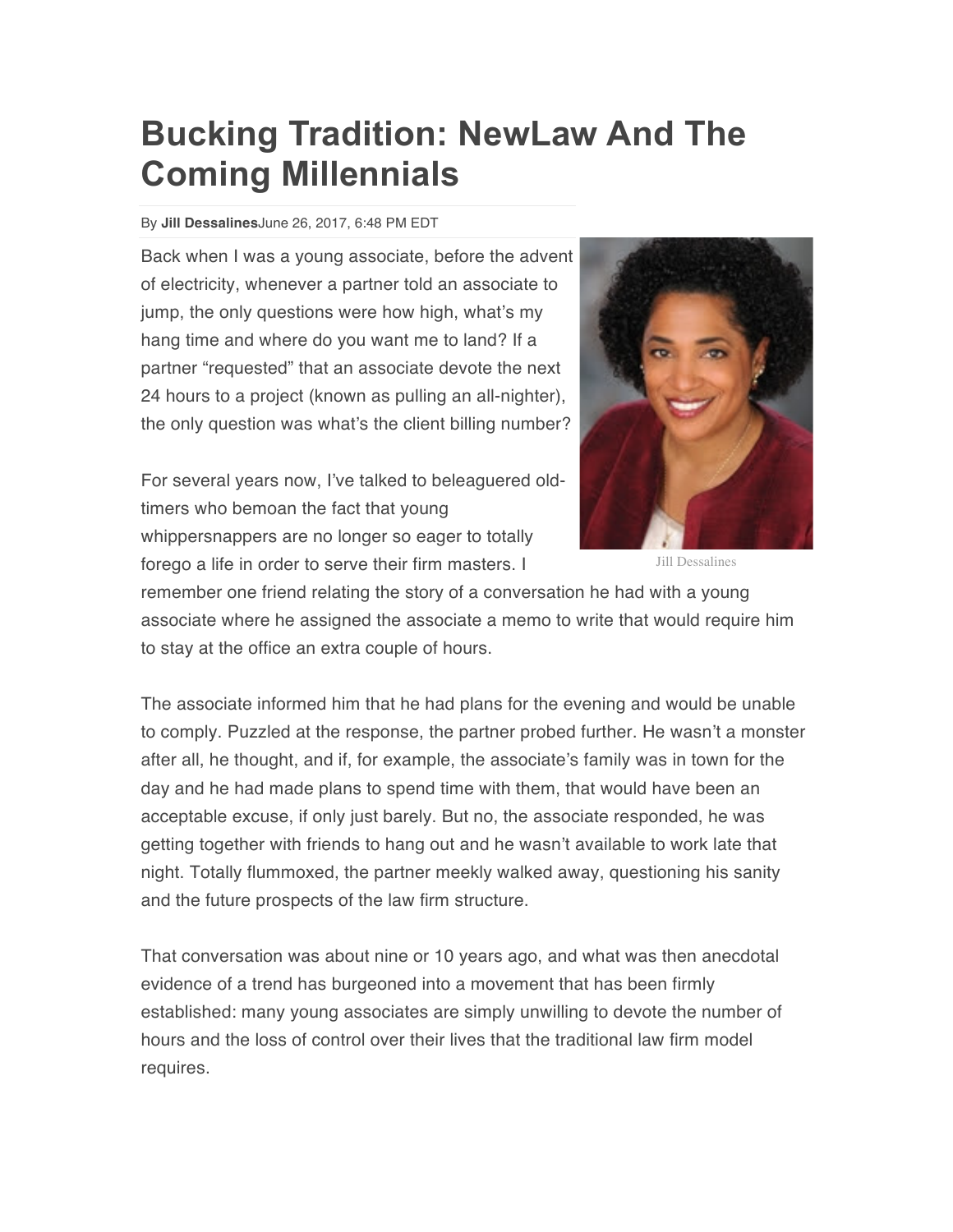And now surveys are showing that work-life balance is ranking higher than compensation by millennials in law firms. Twelve hundred such associates were surveyed by Major Lindsey & Africa, and two-thirds said they would consider taking a job with fewer hours even if it meant less money; and they ranked the importance of work-life balance as 7.7 out of 10 in terms of importance to those surveyed.

Another survey, the Law Firm Flexibility Benchmarking Survey, asked 28 BigLaw firms about their flexible work policies and the degree to which their attorneys availed themselves of those programs. What they found was unsurprising when you consider that policies alone, without the backing of management to ensure that those taking advantage of them are not penalized, do not always accurately reflect firm culture.

Twenty-six of the 28 firms surveyed offered flexible work schedules, but only 8.8 percent of their attorneys worked on reduced hours. The survey concluded that attorneys feared that their careers would be adversely affected if they worked reduced hours — and that fear is well founded if you look at the "mommy track" penalty so many working mother attorneys face.

What these statistics should be telling law firms is that they will not be able to rely on the never-ending flood of associate candidates their business model demands as long as they require them to dedicate all day, most nights, every weekend and all holidays to firm business.

Particularly when there are alternatives to the grueling hours that, for the vast majority of associates, do not lead to partnership — a partnership that many millennial associates do not hold as dear as did their predecessors.

Those seemingly endless combinations of law businesses that have arisen in the last several years provide options to lawyers that didn't exist back in the bad old days. Multidisciplinary practices, virtual law firms, accordion companies that scale deployments to fit the project, contract attorney agencies, secondment firms and many other providers of legal services are all options today.

Without the reliable stream of associates to feed per partner profits and staff up assignments, the traditional law firm model is unsustainable for this among other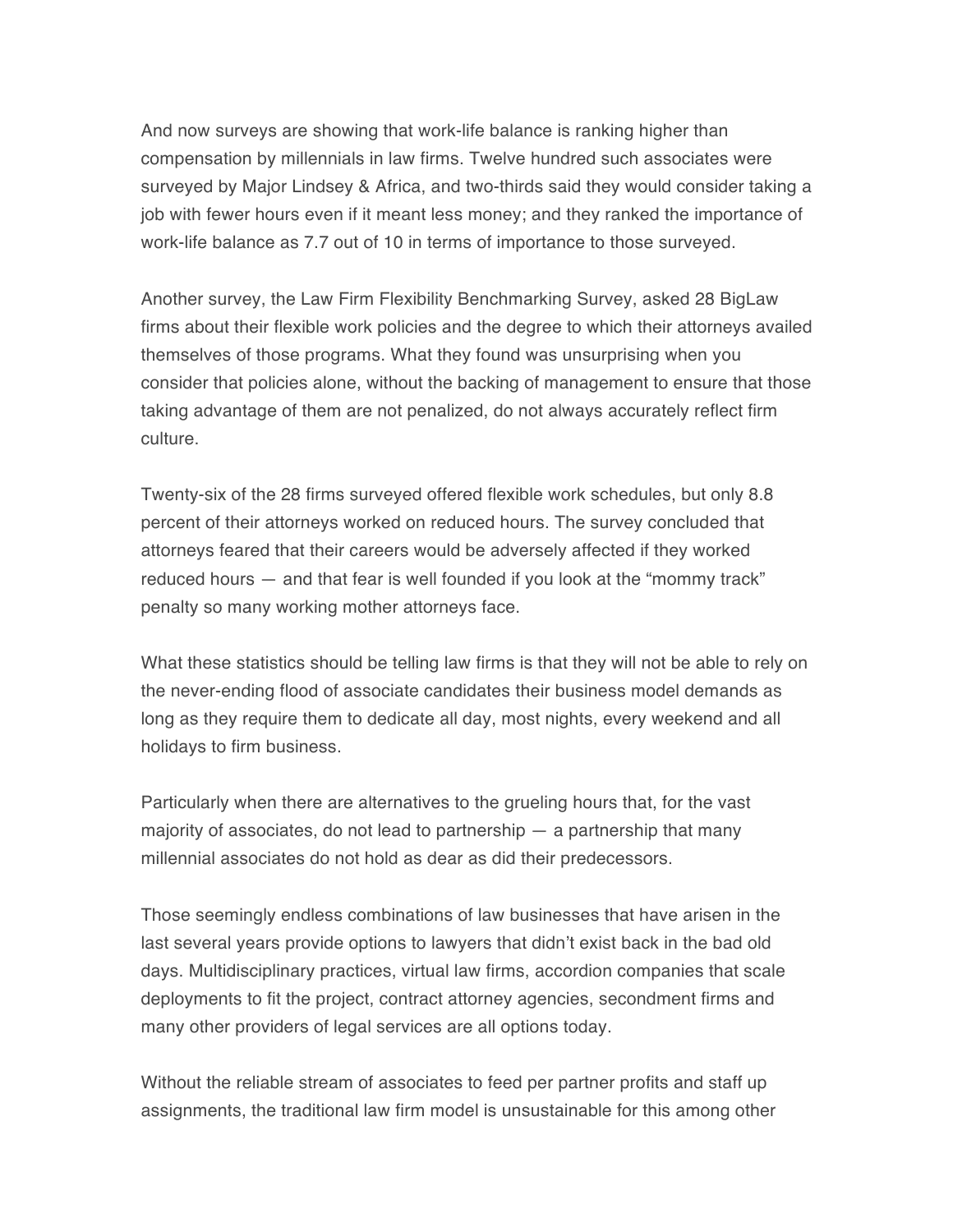reasons. Coinciding with the diversion of young associates away from traditional law firms, another reason the current model must change is that corporate clients are demanding it, and corporate clients are the bread and butter and the meat and potatoes of most law firms' bottom line.

Corporate clients are continuing their push for less cost and more efficiency, and are increasingly using NewLaw service providers to achieve that goal — the very NewLaw models that are offering lawyers alternatives to the traditional law firm model.

In a study conducted by the University of California, Hastings College of Law entitled "Disruptive Innovation: New Models of Legal Practice," this conversion was aptly stated:

"The confluence of these two trends, the rise of NewLaw and the constant pressure being exerted by corporate clients, point to the need for law firms to revamp their structures and economic models."

BigLaw will be able to sustain its labor needs on the cache and reputation that accompany their big names, at least for several years to come. But small and midsize firms that have relied on lateral hiring of BigLaw refugees for their associate needs will feel the dearth of laterals as fewer come through the BigLaw revolving door and fewer still opt for the traditional law firm model.

While winnowing the traditional associate ranks is one of the necessary steps these firms will have to take to survive in tomorrow's economy, turning the tap from a flood to a trickle — unless they are prepared for the drought — will preclude these firms for competing with other, more agilely staffed firms.

Fast forward a few more years after the associate drought takes hold and you'll see the impact of fewer rainmakers coming through the pipe who would have ordinarily been developed from the associate-to-partner ranks.

So how can the small or midsize firm prepare for this sea change? Take a page from NewLaw. Do what legacy competitors have been doing since the beginning of time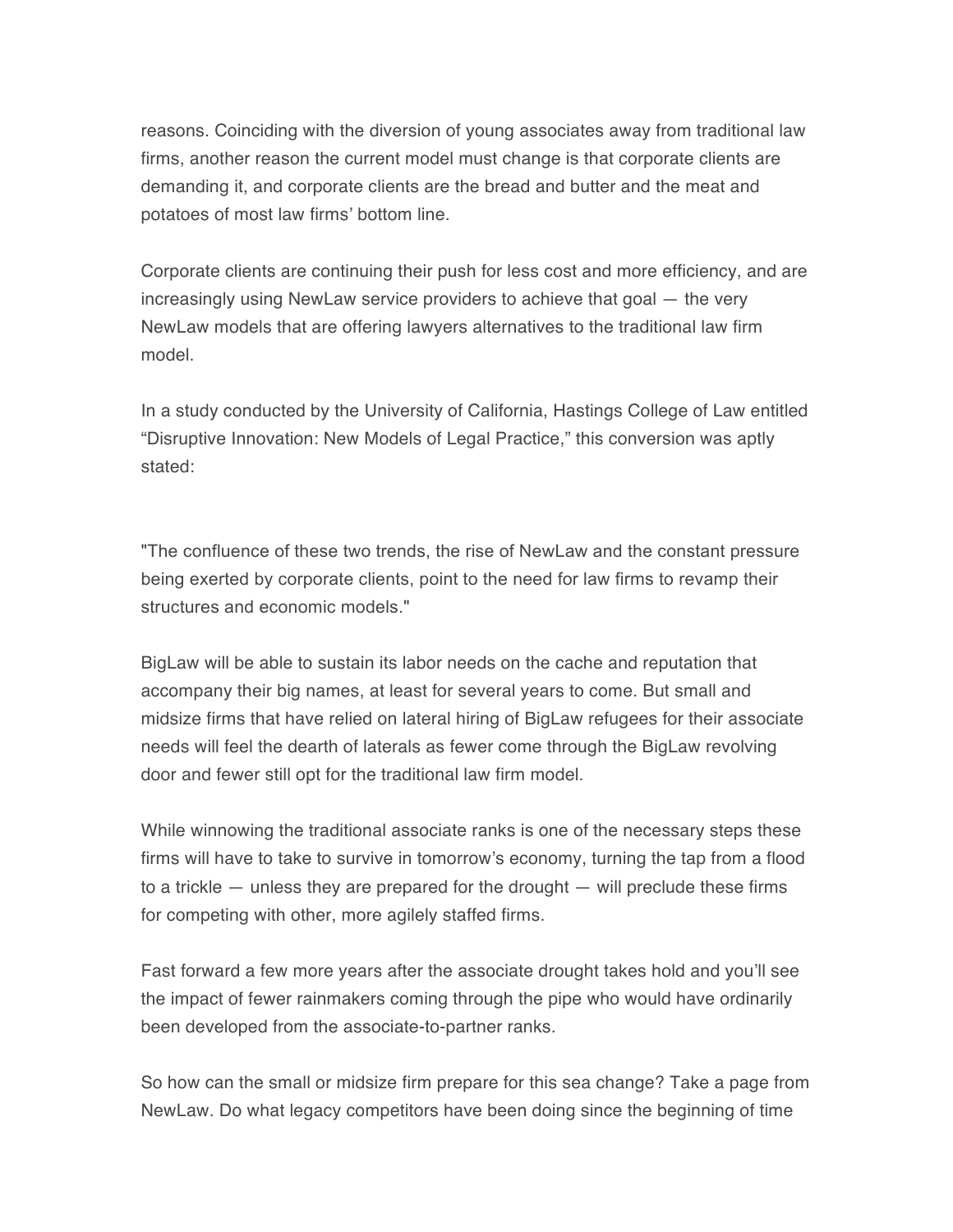— adopt the technologies and methodologies of your competitors' newer, more cutting-edge business models. Revamp your employment relationships to match the needs of tomorrow's leaders.

You could create different tiers of associates: one tier, and the largest segment, being the agile workforce that you can call upon to ramp up when necessary; and another tier, a small segment made up of those attorneys who have decided to seek positions in firm financial and administrative leadership.

Pay the agile workforce on the basis of hours worked, and compensate the partner track associates with a small salary to be augmented by periodic bonuses based on whatever metrics the firm chooses.

Allow the agile workforce to transition to partner track upon the fulfillment of whatever criteria your firm decides are important. Similarly, permit partner track associates to step off of the track, and permit them to step back on under the circumstances your firm deems appropriate.

Coordinate with other select firms that have workforces with the specialized skills you need to ramp up for particular assignments, which has the benefit from the workers' standpoint of expanding their experience base while allowing the firm to access talent without overhead costs.

Reduce your real estate footprint, since most of your workforce will be performing their duties remotely. Pump up your use of technology — your millennial workforce will demand it. Reign in your overhead and align your profit models with those of your corporate clients. Reinvent yourselves.

Retooling your workforce is just one of the many major changes coming to law firms everywhere, so you may as well prepare today for the ascendance of tomorrow's lawyers.